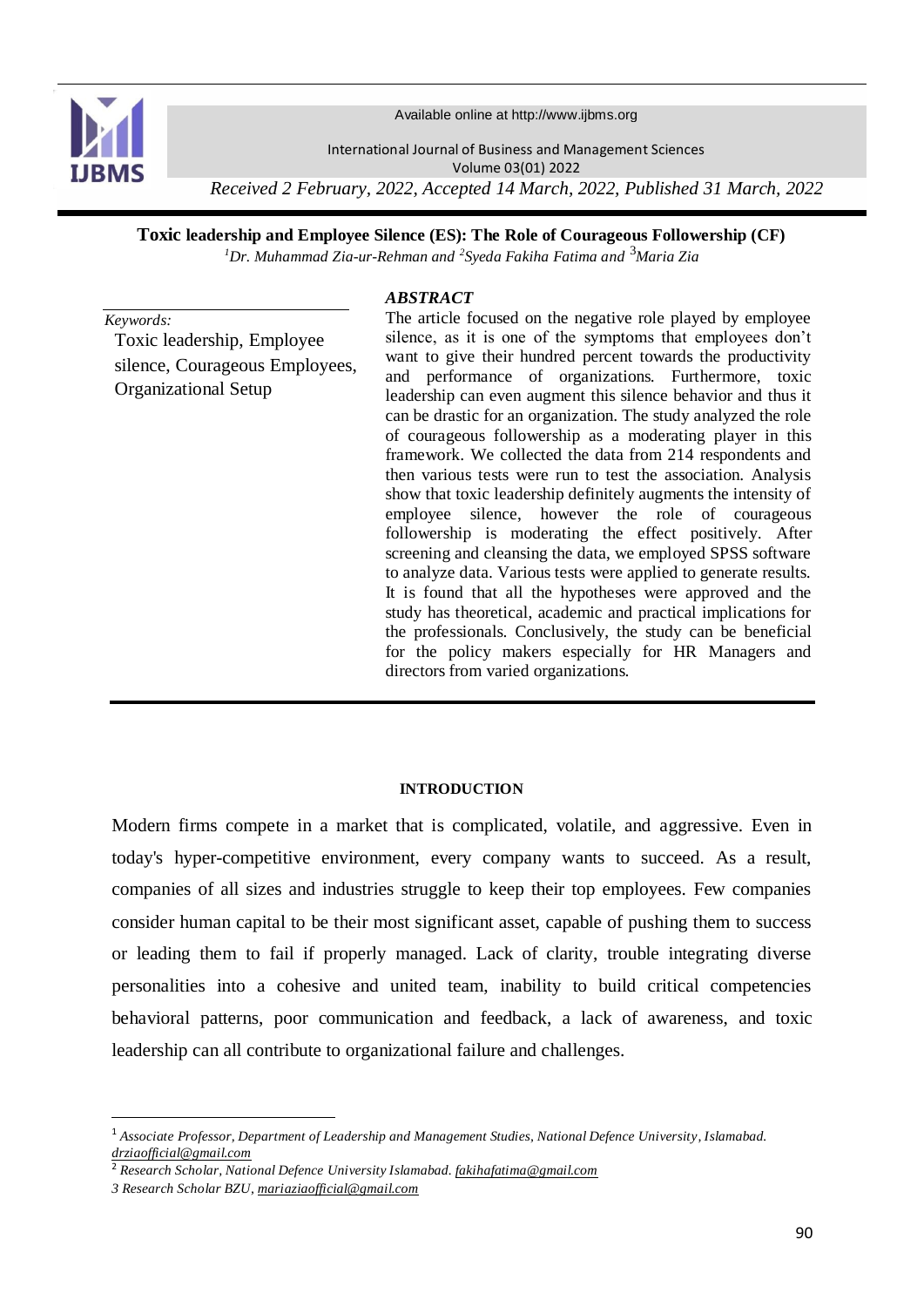Toxic leadership is a significant factor that can undermine an organization's success and lead to failure for a variety of reasons. Researchers have only given toxic leadership, also known as destructive leadership, a limited amount of attention (examples include harsh supervision, bullying, narcissism, sympathy tyranny, and so on.) Toxic leadership practices in the workplace have been linked to greater turnover intentions, lower employee satisfaction, commitment, and increased psychological discomfort, including anxiety, burnout, depression, disengagement, low self-esteem, emotional weariness, and employee quiet.

According to some study, employees typically feel insecure when requested by management to share their opinions and ideas because they fear that their remarks and suggestions for change may upset the current balance and organization, or irritate administrators. Employees' feelings of insecurity lead them to make the decision to keep silent, whether subconsciously or consciously. Employee silence can be extremely harmful to a company's bottom line. Employee silence leads to a lack of concern on the part of the workforce.

To compete with employee silence organizations necessitates a mix of leadership and followership abilities, since effective leadership growth is dependent on solid followership skills. Organizations collapse for a variety of reasons, including incompetent leadership and irresponsible followers. A culture of bold followership conduct, in addition to the leadership position, is essential for enterprises to advance in the global environment. Courageous followers who take on personal responsibility and assist the leaders in the organization's growth.

Such responsible behavior increases followers' capacity to be self-accountable in their job. Good capacities of both the leader and the follower are at the heart of effective leadership.

In this article it is explain how those who are confronted with their leader's poor conduct tend to adopt avoidant habits by avoiding direct contact with their toxic boss. And a courage follower may be able to assist an employee in overcoming their discomfort as a result of the circumstance they are in.

#### *Background of the study*

Nowadays, businesses are seeking to use the intellectual talents of their human capital to boost efficiency and production in order to achieve the ultimate objective efficiently. Organizations are paying more attention to approaches and applications including cooperation, democracy, and the ability to express oneself in the workplace, as well as reinforcing the company culture. Organizations have become more knowledge-based than ever before. As a consequence, employees who share their opinions and share their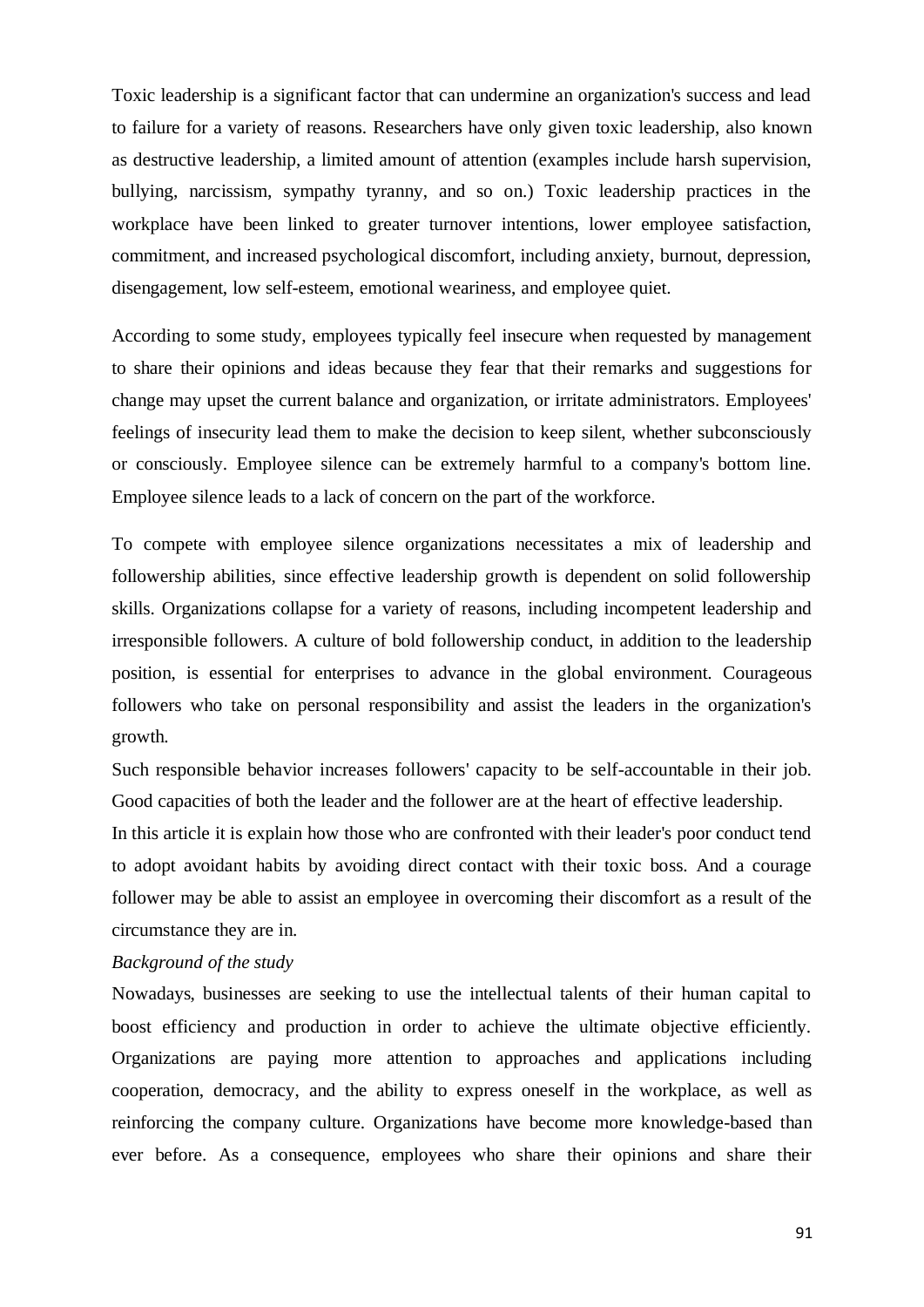understandings contribute to the organization's success. Such an atmosphere is expected to be created by businesses. Regardless, the majority of employees choose not to communicate their opinions or concerns about situations at work. Fear, embarrassment, a lack of ethical responsibility knowledge, implicated friends, a lack of opportunity to speak up, and a lack of organizational political talents are all factors that lead to silence. Employee silence has a variety of consequences for the employees. (Malikeh Beheshtifar, 2012). In many parts of the world, there is a growing interest in this evolving issue of employee silence. There is evidence that many employees meet instances on a monthly, weekly, or even daily basis where they believe something should be addressed, but they seldom speak out, hampering individual and collective effectiveness, growth, and well-being. (Michael Knoll, Februray, 2021). In a growing nation like Pakistan, unemployment is rising, individuals are finding fewer job options, and they do not desire to leave their jobs due to social and economic pressures. Downsizing is seen to be a major source of toxic supervision, particularly among subordinates who look particularly fragile and subservient. Employees try to avoid interactions with the source of abuse by keeping a distance from their supervisor and remaining silent about organizational issues, rather than displaying apparent reprisal and aggression by ending relationships with supervisors, which could result in their future job loss in a risky economic situation (Naz, 2018). Silence is a problem that many individuals have to deal with: Employees at all levels are aware of problems, inefficient procedures, inappropriate conduct or activities, and good opportunities for advancement, but they don't always share their concerns and ideas with someone who can act on them. Simply put, employees do not use their voices. Employee silence is major issue which every industry is facing but specially in hotel industry is among mainstream issue. Because a hotel is a service firm, its employees are part of the product being sold; their work performance impacts the quality of service and the overall performance of the organization. Because a hotel can only function properly if its workers work in a pleasant setting, which enhances customer satisfaction, managers should pay close attention to their employees' attitudes and how customers treat them. Because of the necessity to engage with unanticipated client requests, verbal aggression, long working hours, and repeated job activity, stress levels in the hotel sector can be particularly high. As a result, staff are frequently emotionally fatigued. As a result, despite the fact that their work features expose hotel employees to many types of social undercutting, there is little study on how employee silence impacts hotel employees (Hyo Sun Jung, 2019).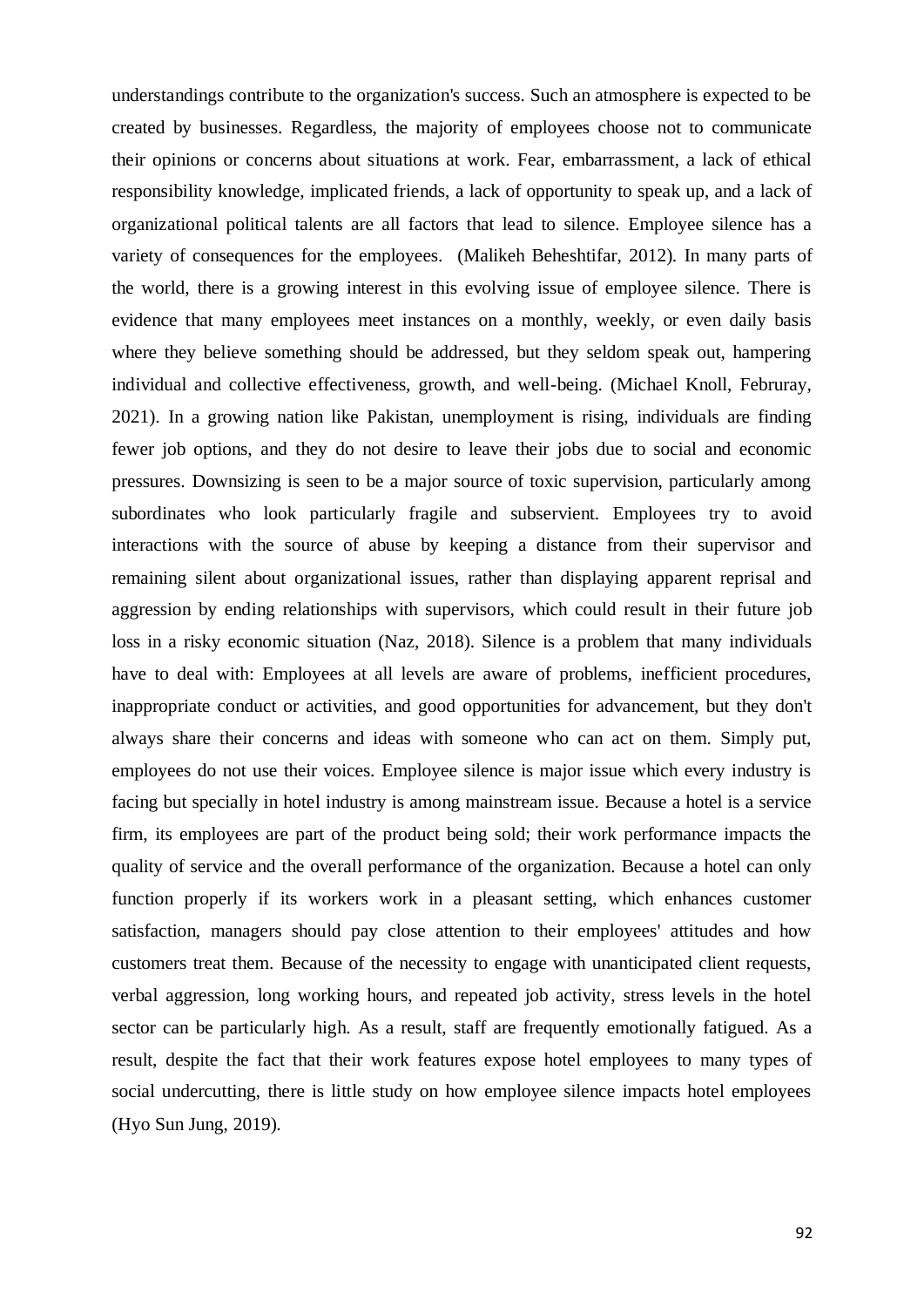#### **LITERATURE REVIEW**

#### *Toxic Leadership*

The goal of this research is to illustrate the widespread toxic behavior in the workplace, as well as the harm that such behavior does to businesses. Because of their prevalence, such patterns of behavior should be expected and planned for if we are to avoid toxic leadership taking over the workplace. High-profile leadership failures continue to be widely documented in the media, while fraud and white-collar crime continue to wreak havoc on business organizations and executives throughout the world. These ongoing failures raise concerns about what can be done to lessen the incidence of such blunders, limit the harm they do, and stem the erosion of faith in people in positions of authority and responsibility (Walton, August 2021).

Toxic leadership is defined as a set of damaging behaviors that motivate leaders to pursue personal ambitions and get personal gains at the expense of the interests of individuals, teams, and organizations. Furthermore, the harmful and dysfunctional activities of toxic leaders have the potential to spread to lower levels of the workplace, resulting in a poisonous organizational atmosphere (Adeel Saqib, 2017). Destructive leadership practices force leaders to pursue personal ambitions and rewards at the expense of the interests of individuals, teams, and organizations (Coakley, August, 2021).

There was a dearth of study on toxic leadership at all levels of organizations in the 1980s and early 1990s. The focus 4 of this literature tended to remain on the positive aspects of leadership as the number of studies on leadership behavior rose. Most toxic leader research up to the first decade of the twenty-first century focused on the efficacy of leaders and the loss of leadership effectiveness due to toxic leadership. Furthermore, as the prevalence of toxic leadership in the workplace has risen, more academic study has been conducted in this area. Toxic leadership may take many forms, including public criticism, rudeness, inconsiderate conduct, and other behaviors that make employees feel bad. According to Pelletier (2009), 46% of employees have encountered or observed toxic leadership, showing a need to address the issue. Individual performance will suffer as a result of the lack of a solution, and stress and attrition will rise. A toxic leader, according to Kusy and Holloway, is not the same as a tough coworker; rather, a toxic leader is someone who has an impact on others' job performance and quality of life. Because of the significant impact of toxic leadership on businesses, more research is needed to better understand the problem and provide effective remedies (Spain, 2014).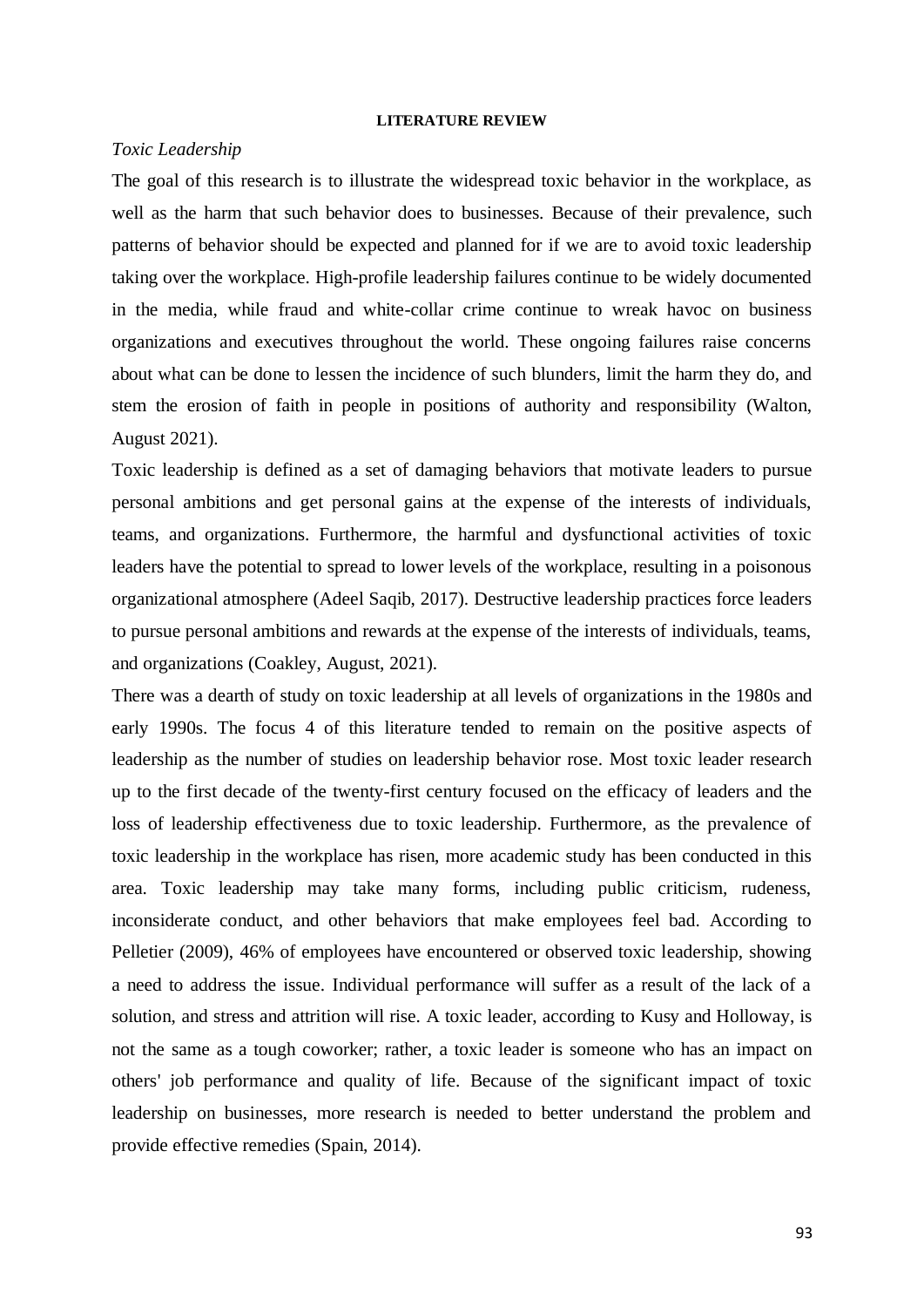#### *Employee Silence*

Employee silence is described as the deliberate withholding of information, thoughts, and views from others. It is largely concerned with information on work and the organization, such as knowledge about ineffective procedures, unlawful activity, work disputes, and problems with organizational choices. Although there are various distinct types of quiet, it is thought that acquiescent and quiescent silence will arise as a response to injustice (David B. Whiteside, August 2013). Is silence priceless? Many virtues are related with silence, including modesty, respect for others, prudence, and decorum. People keep their mouths shut to avoid shame, conflict, and other perceived threats. Silence, on the other hand, may express support and sharing, as well as disapproval and resistance, making it a pressure tool for both people and institutions (Bagheri, 2012) The spiral of silence hypothesis, first proposed in 1974, investigates ideas to discover why certain groups remain silent while others become increasingly loud in public forums. The hypothesis claims that certain organizations' quiet is due to the unpopularity of their viewpoints in the public discourse. While the majority factions are backed by and, as a result, Minority groups, on the other hand, are unwilling to speak up on their concerns for fear of being isolated. Until the year 2000, when Morrison and Milliken's well published piece in the New York Times changed everything. Scholars began to focus on the relationship between the two in the Academy of Management Review. Quiet and other antecedents to a "climate" include managerial practices, organizational policies, and silence. The authors propose that there is a willingness to speak out dynamic (Malikeh Beheshtifar H. B., 2012)

#### *Courageous Followership (CF)*

The nature and influence of followers and following in the leadership process are investigated in the study of followership (Mary Uhl-Bien, 2013). Courageous follower is defined as someone who possesses five attributes while serving in a subordinate post. These attributes are mirrored in the daring follower's behavioral aspects. These aspects include (a) taking responsibility, (b) serving, (c) challenging, (d) participating in transformation, and (e) acting morally. After 30 years of study in commercial organizations, (Kouzes, 2017)) recognized excellent leadership strategies as "model the path," "inspire a common vision," "question the process," "allow others to act," and "encourage the heart." The heart of the leadership style stresses the need for followers to develop certain abilities and behavior's that lead to selfleadership (Wajeeha Ghias, June 2018 ).

Mary Parker Follett, a management researcher, advocated for a greater focus on followership in 1933. She believed that leaders were in charge of educating employees how to be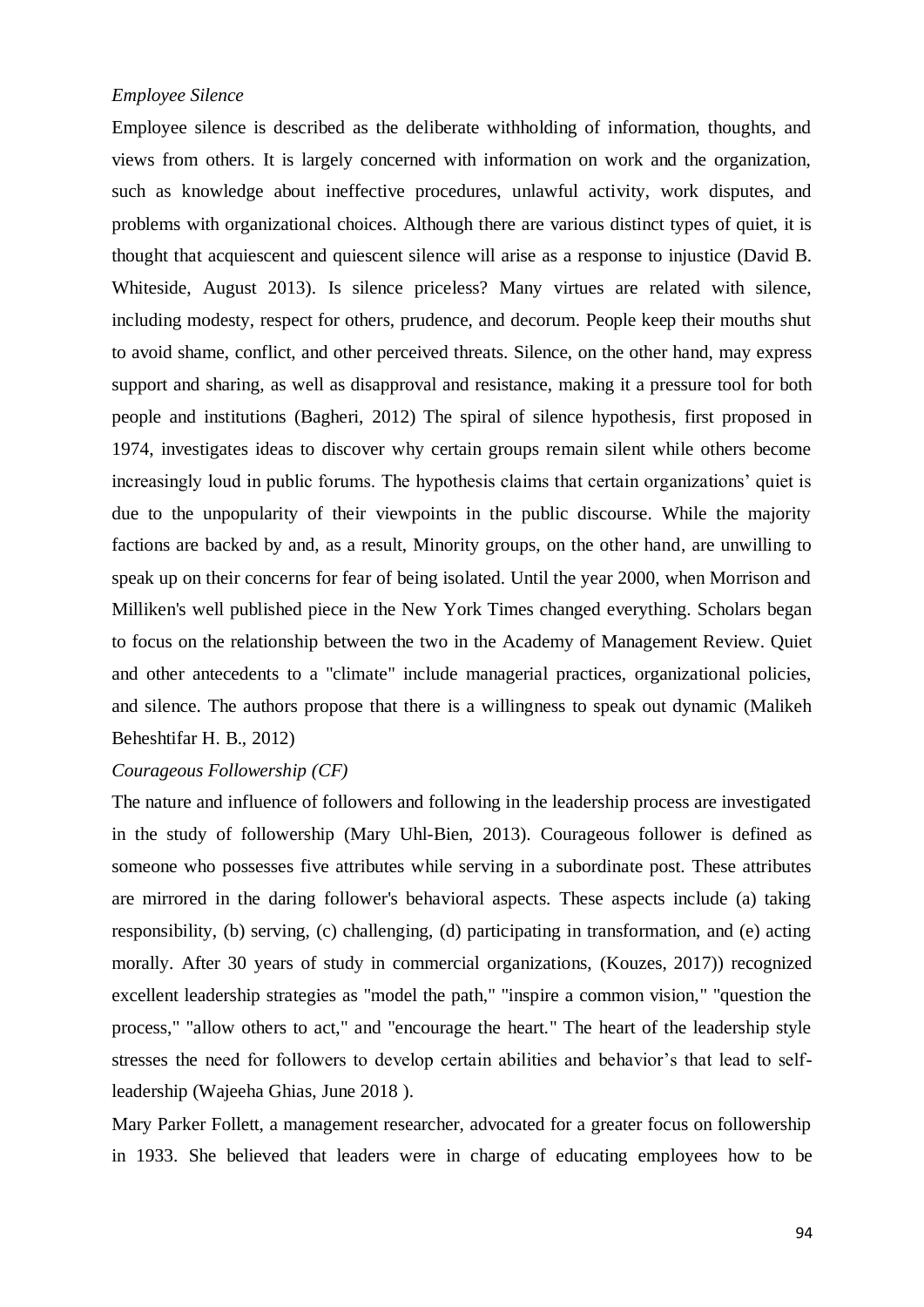followers, engaging them in self-management, and assisting them in developing an emotional attachment to the company. The Saturday Evening Post made its own call for speakers and authors to address the audience in 1949. The Harvard Business Review named followership one of the top five breakthrough concepts of 2003. However, there was very little information about followership in the literature. Although many publications on leadership have been written, there have been few journal articles on followers (Vugt, Feburary, 2006)

# *Toxic Leadership and Courageous Followership*

Leadership is frequently portrayed in a positive light, with leaders motivating, influencing, and persuading followers to work together toward common goals that benefit companies. Followership is frequently viewed through a negative perspective, with the assumption that followers rely on leaders for motivation and inspiration. Many leader–follower models in modern businesses do not necessarily align with the reality of seeing leadership through a positive lens and followership through a negative lens. Many followers of organizations are organically compelled to participate actively in their job, using their own mental strength to address organizational difficulties Some leaders in organizations engage in harmful activities, have faulty personalities, and introduce poison into their systems. The lack of research on followership and negative leadership highlights the necessity for empirical research on both notions and, more especially, the impact of toxic leaders on the efficacy of their followers (Bell, 2017).

# *Courageous Followership (CF) and Employee Silence (ES)*

Silence has been characterized as a pattern of conduct in which workers suppress information, views, or queries, which can inhibit organizations from recognizing and addressing problematic practices (Matt Howard, December 2019). A courageous follower is a committed, cooperative, and participative posture in which an individual is willing to support and promote the leader's opinions while also making deliberate efforts to attain the leader's/common organization's goals and objectives. Because daring followers support leaders and organizations, it's important to know when it's proper to speak with, consult with, or enquire of the leaders. So, this is analyses. that a courageous follower can motive to break employee silence which have a positive impact on organization.

#### *Toxic Leadership (TL) and Employee Silence (ES)*

Toxic leadership actions are emotionally draining, resulting in emotional tiredness and employee silence in the workplace. Based on the notion of resource conservation, argued that when subordinates confront unfavorable conduct from their bosses. They plan to use, void ant or passive copping actions to avoid the cause of stress and tiredness, which is the toxic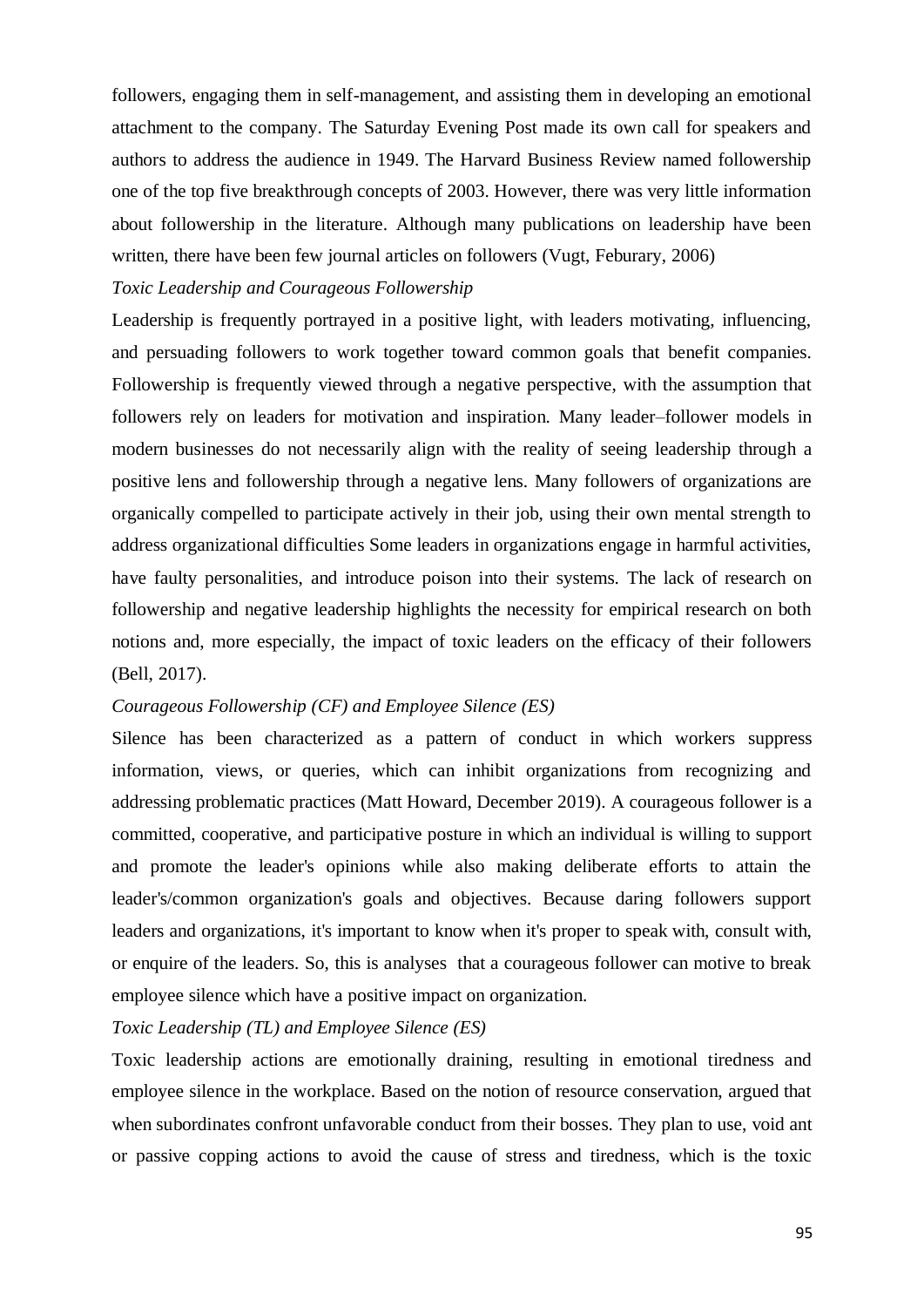leader. The study hypothesized that toxic leadership actions promote an increase in employee silence based on these beliefs.

*Theoretical Framework*

The study's theoretical framework is based on three variables, and the behavior is treated as:

DV = Employee Silence

MV= Courageous Followership

IV= Toxic Leadership

The conceptual framework is shown below, which depicts the topic under investigation as well as the pattern of interaction.



In this theoretical framework, it is explained that independent variable toxic leadership has a direct negative impact on dependent variable employee silence, as well as independent variable toxic leadership negatively impact on mediating variable courageous followership which have a positive impact on dependent variable employee silence. Toxic leadership may derail the organizational succeed into failure. In current study examined the impact of toxic leadership on employee silence with the moderating role of courageous followership.

**H1:** *Toxic leadership significantly augments employee silence in organizations.*

**H2***: Courageous followership moderates the association between toxic leadership and employee silence.*

## **RESEARCH METHODOLOGY**

The goal of this research is to explore, verify, and assess the correlations between employee silence, toxic leadership, and brave followership in order to compile and organize the many pieces of material available on the subject. The major purpose of the research is to build on prior research on employee silence and toxic leadership by looking at the apparent links in the hotel sector. The respondents' reactions to the studied criteria are evaluated in terms of their age, gender, education, and experience.

## *Target Population*

The population is the complete group of persons or procedures that the researcher wants to investigate. The participants in this study were hotel middle manager from twin cities. The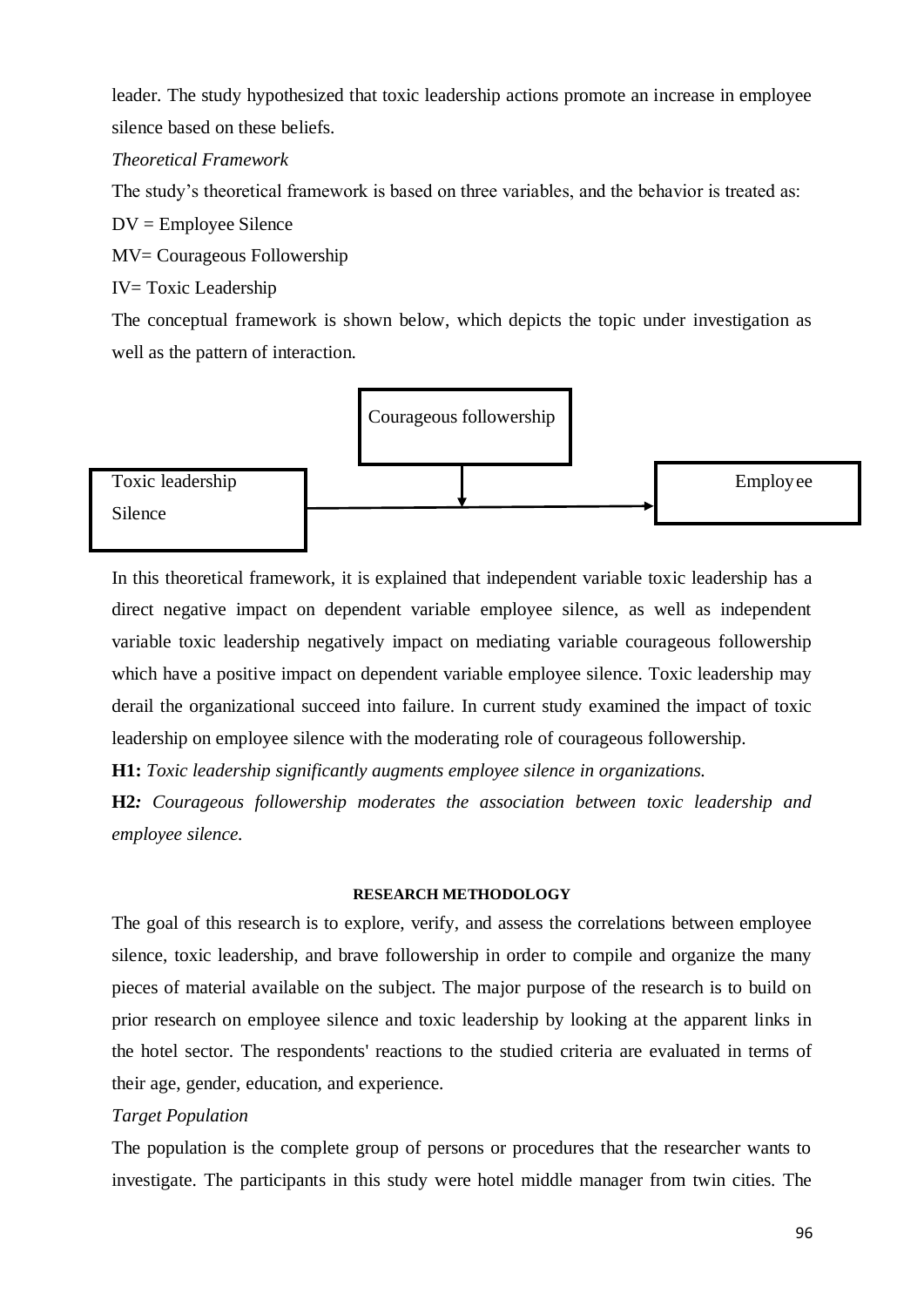data would be collected from Rawalpindi/Islamabad organizations where no previous study has been conducted to obtain the accurate numbers. One industrial design has been chosen for the current research, which is aimed towards hotel personnel. The majority of the research data was acquired from hotel sector administrative middle level workers**.**

## *Sampling*

It includes some of the population's members, sample is a subset of the population. To gather data, the nonprobability convenience sampling approach was employed for this research project, and data was obtained from those individuals who were readily accessible to supply it. Because the data can be obtained easily and fast, this approach is employed. The study should be conducted on the entire population, but this is impractical because to the enormous size of the population. As a result, the quickest option to acquire data is to employ convenience**.**

#### *Instruments for data collection*

A basic questionnaire on a five-point Likert scale was used to collect the data. The data collecting questionnaire consists of five sections, as well as demographic information. The first four sections covered the ideas under consideration, while the final piece delved into the specifics of the demographic data. The first segment, which included eight items, assessed toxic leadership; the second section, which included twenty-four items, assessed courageous followership; the third section, which included twelve items, assessed employee silence; and section four, which assessed demographics. Validity and reliability were guaranteed in order to quantify the topics researched.

#### **ANALYSIS**

For it to be applicable, Roscoe (1975) suggested using a sample size of 30-500 people. A sample of more than 200 responders, according to Hoe (2008), is sufficient for analysis. In order to limit the possibility of a low response rate and get good results, 370 questionnaires were delivered using a convenience sample technique, and 100 questionnaires were provided online. The 370 traditional distributed surveys yielded a total of 151 responses, with 63 responses received via the virtually (online) sent form. There were 370 questionnaires distributed in all, with 214 responses. As a result, the sample size chosen for consistent and trustworthy results is provisionally justified.

After clearing the data, it was entered into SPSS 21. Data was subjected to a series of tests, including reliability and validity testing, demographic analysis testing, correlation testing, and hypothesis testing. In hypothesis testing, both hypotheses were accepted.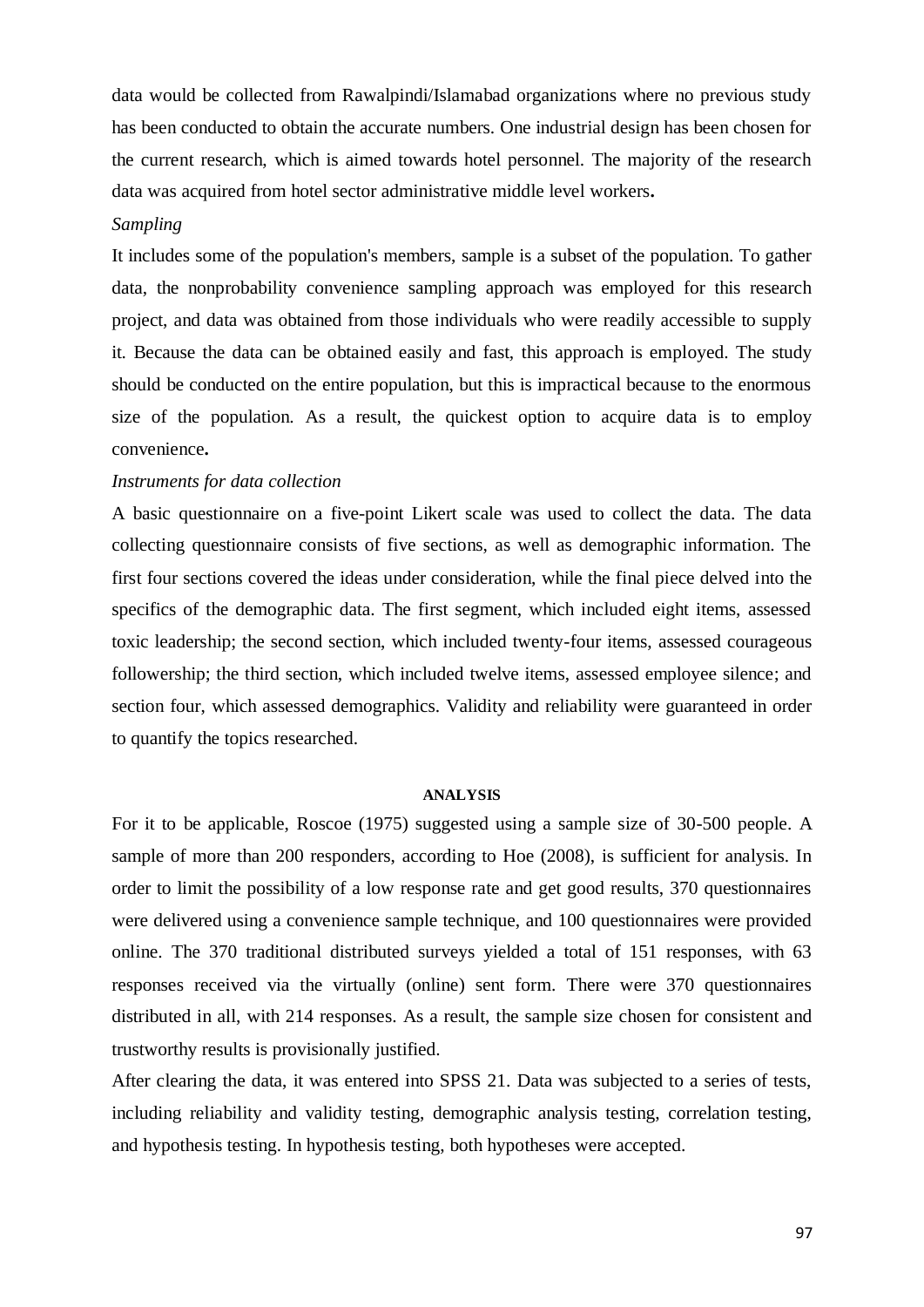#### *Descriptive analysis*

Descriptive statistics are a series of brief descriptive coefficients that characterize a specific data set, which might be a representation of the entire population or a sample of the population. Descriptive statistics are classified into two types: measurements of central tendency and measures of variability (spread). The mean, median, and mode are examples of central tendency measurements, whereas standard deviation, variance, minimum and maximum variables, kurtosis, and skewness are examples of variability measurements.

| <b>Descriptive Statistics</b> |     |         |         |        |                |  |  |
|-------------------------------|-----|---------|---------|--------|----------------|--|--|
|                               | N   | Minimum | Maximum | Mean   | Std. Deviation |  |  |
| <b>EXPERIENCE</b>             | 214 | 1.00    | 2.00    | 1.5981 | .49143         |  |  |
| <b>EDUCATION</b>              | 214 | 2.00    | 3.00    | 2.7009 | .45892         |  |  |
| AGE                           | 214 | 1.00    | 3.00    | 1.9907 | .77515         |  |  |
| <b>GENDER</b>                 | 214 | 1.00    | 2.00    | 1.5047 | .50115         |  |  |
| Valid N (listwise)            | 214 |         |         |        |                |  |  |

*Descriptive Statistics*

Table 1

The mean and standard deviation of the variables are shown in descriptive statistics. Experience had a mean score of 1.5981, Education mean score of 2.7009, Age had mean score of 1.9907 and Gender had a mean score of 1.5047 demonstrating that the claim was fully understood and agreed upon by the respondents

Demographics is the description or distribution of characteristics of a certain target audience, consumer base, or population.

## Table 2

|              |           | <b>AGE</b> |               |            |
|--------------|-----------|------------|---------------|------------|
|              | Frequency | Percent    | Valid Percent | Cumulative |
|              |           |            |               | Percent    |
| Below 30     | 65        | 30.4       | 30.4          | 30.4       |
| $30-40$ year | 86        | 40.2       | 40.2          | 70.6       |
| $41-50$ year | 63        | 29.4       | 29.4          | 100.0      |
| Total        | 214       | 100.0      | 100.0         |            |
|              |           |            |               |            |

*Demographics Analysis*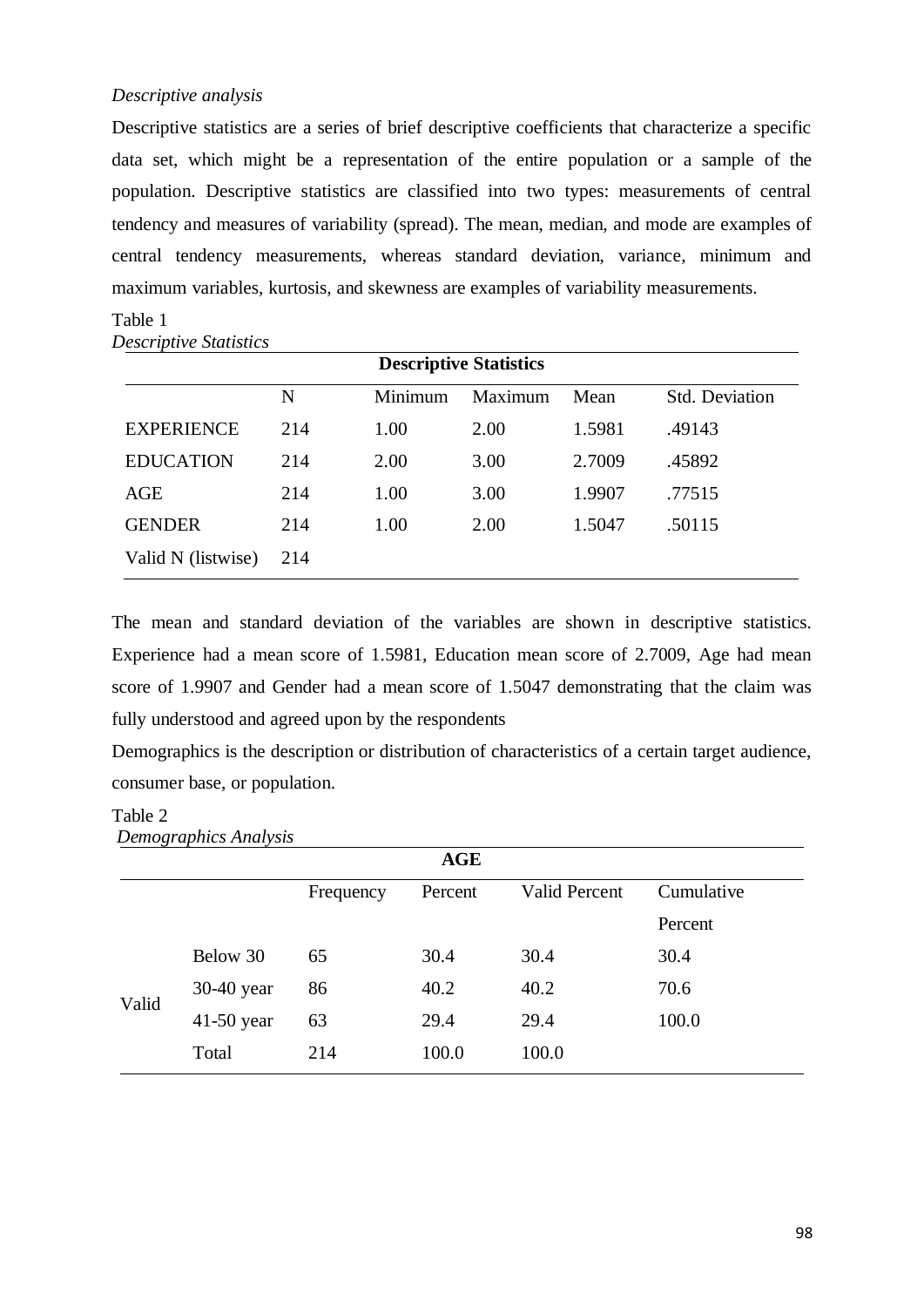

The age distribution of the respondents is indicated in the table above, with those under 30 years old accounting for 30.4 percent of the total replies; those between 31- and 40-years old account for 40.2 percent and 29.4 percent of the total responses, respectively.

Table 3 *Gender*

|       |        | Frequency |       |       | Percent Valid Percent Cumulative Percent |
|-------|--------|-----------|-------|-------|------------------------------------------|
|       | Male   | 106       | 49.5  | 49.5  | 49.5                                     |
| Valid | Female | 108       | 50.5  | 50.5  | 100.0                                    |
|       | Total  | 214       | 100.0 | 100.0 |                                          |

Male respondents accounted for 106 or 49.5 percent of total replies, while female respondents accounted for 108, or 50.5percent of total responses, as seen in the table above.



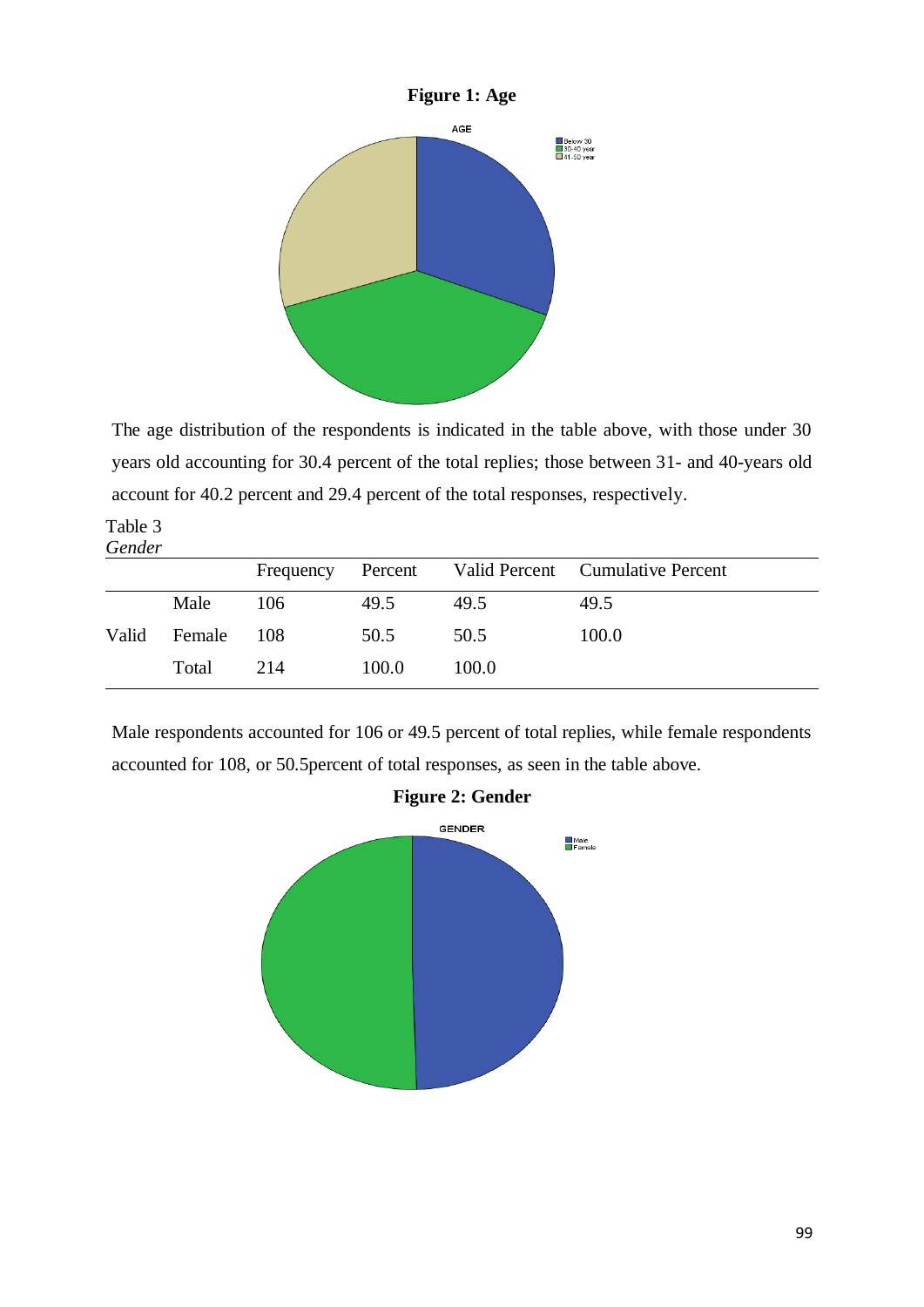Table 4 *Education*

|       |                 | Frequency | Percent | Valid Percent Cumulative |         |
|-------|-----------------|-----------|---------|--------------------------|---------|
|       |                 |           |         |                          | Percent |
|       | Bachelor degree | 64        | 29.9    | 29.9                     | 29.9    |
| Valid | Master          | 150       | 70.1    | 70.1                     | 100.0   |
|       | Total           | 214       | 100.0   | 100.0                    |         |

The above table depicts the respondents' educational distribution. The majority of respondents had a master's degree, accounting for 70.1 percent of total replies, while bachelor's degrees accounted for 29.9 percent of the data set.



. **Figure 3: Education** 

| Table 5    |
|------------|
| Experience |

|       |                   | Frequency | Percent | Valid Percent | Cumulative |
|-------|-------------------|-----------|---------|---------------|------------|
|       |                   |           |         |               | Percent    |
|       | Less than 3 years | - 86      | 40.2    | 40.2          | 40.2       |
| Valid | More than 3 years | 128       | 59.8    | 59.8          | 100.0      |
|       | Total             | 214       | 100.0   | 100.0         |            |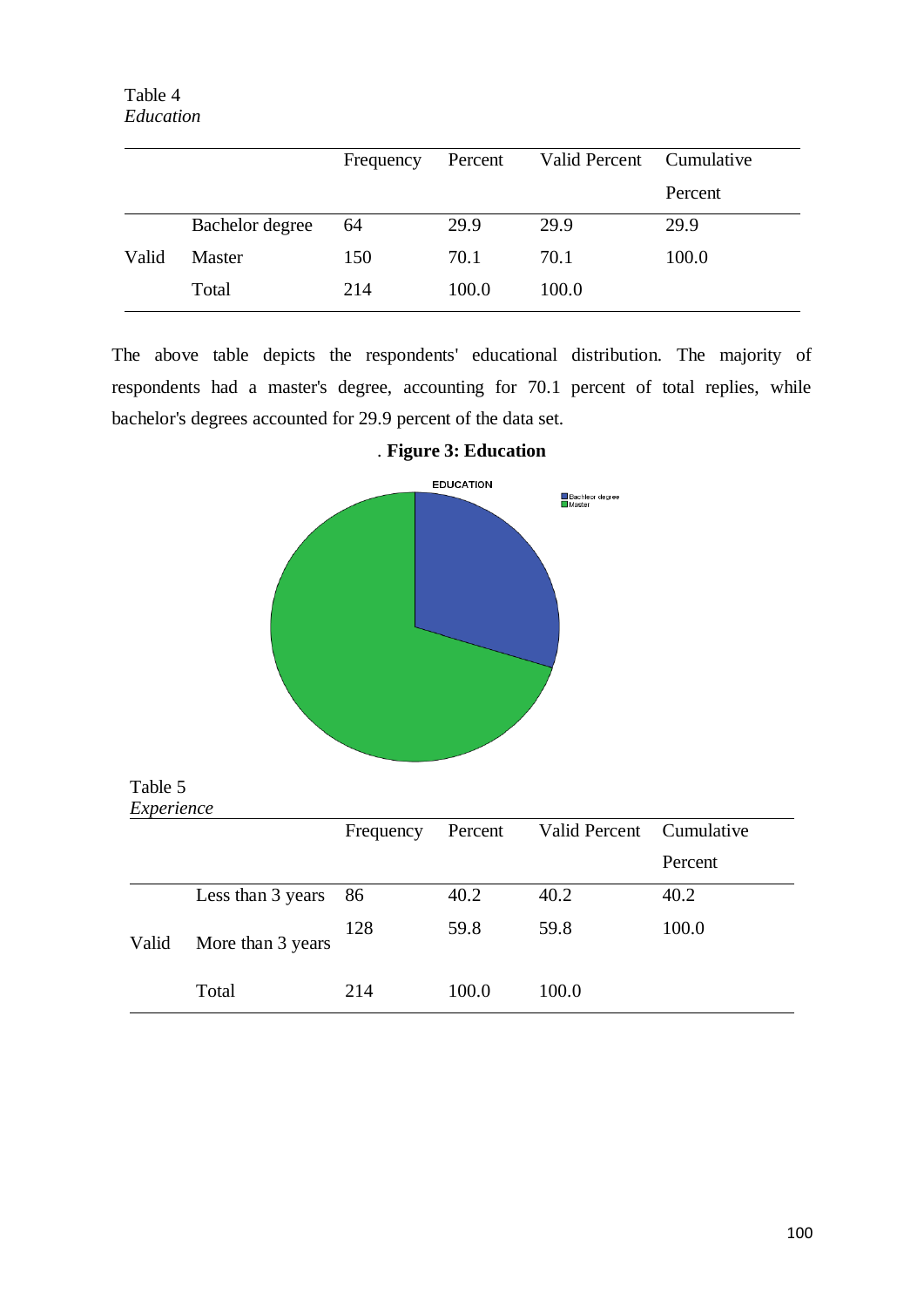## **Figure 4: Experience**



The table above shows the overall amount of job experience. Individuals with less than three year and more than three years of work experience constituted 40.2 percent and 59.8 percent of the data set.

## *Reliability Statistic*

According to Sekaran and Bougie (2016), dependability is a metric used to determine the stability and consistency of products. Cronbach's Alpha is a test for dependability. If it is less than 0.7, the dependability is adequate (out of 1). A score of.9 or more is considered excellent, a score of.8 or higher is considered good, and a score of less than.7 is considered acceptable. The dependability of the instruments is mentioned below.

| Table 6                       |            |  |  |  |  |
|-------------------------------|------------|--|--|--|--|
| <b>Reliability Statistics</b> |            |  |  |  |  |
| Cronbach's Alpha              | N of Items |  |  |  |  |
| .610                          | 8          |  |  |  |  |
| .885                          | 24         |  |  |  |  |
| .732                          | 12         |  |  |  |  |
|                               |            |  |  |  |  |

In the table above, the Cronbach's Alpha, composite reliability, a for each of the study variables have been reflected. It reveals how successfully the instrument has been fitted to measure what it is supposed to measure. Cronbach's alpha of Toxic leadership is .610 regarded to be acceptable. Employee silence Cronbach's alpha is larger than or equal to 0.70, the result is acceptable. And courageous followership Cronbach alpha is .885 which is regarded to be accepted which measure of how well something works.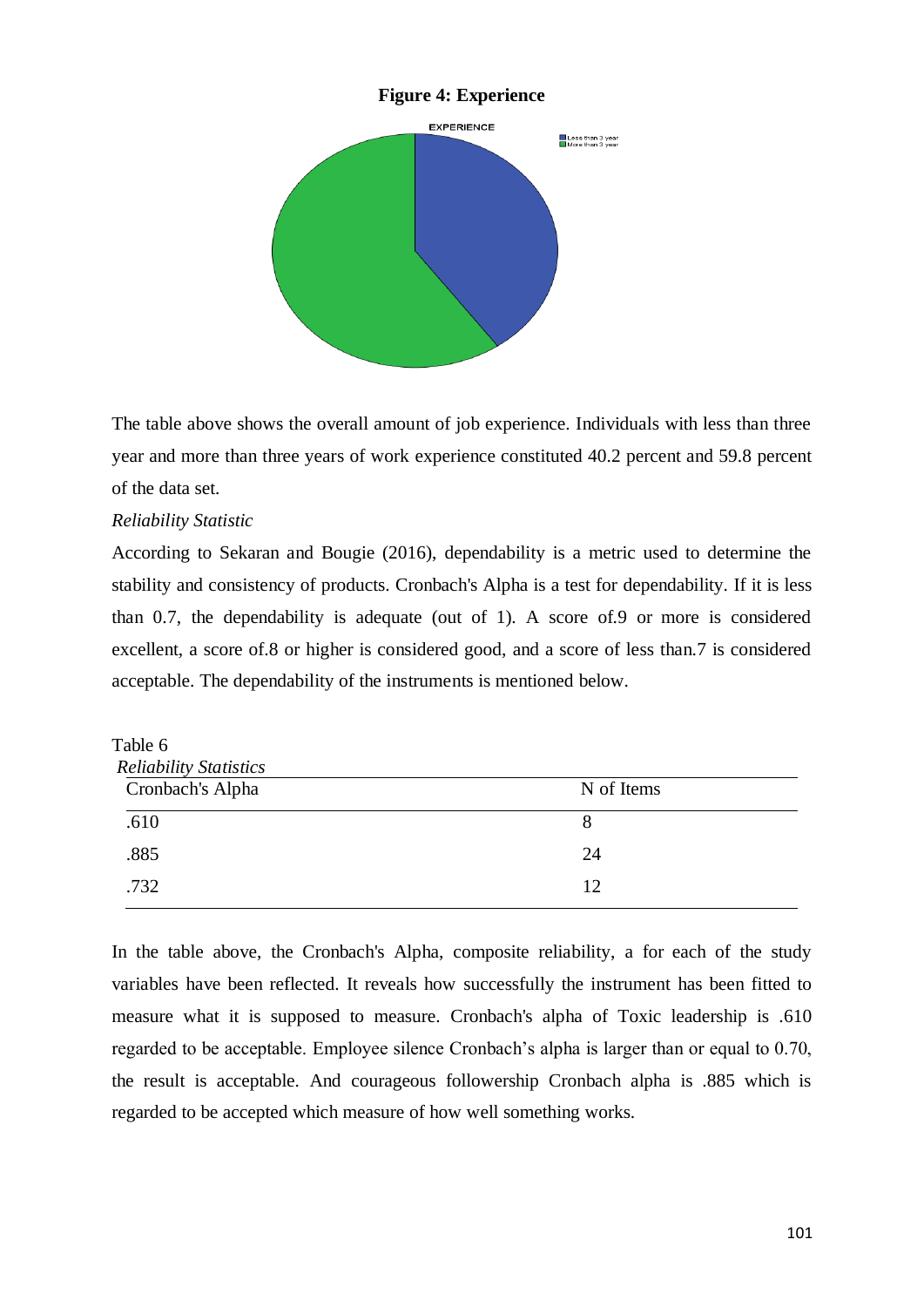## *Correlation Analysis*

The correlation coefficient varies from -1 to 1. Correlational readings are incorrect if the value is more than one or less than one. Pearson Correlation was used to determine the relationships between variables. The table below shows the correlation of variables.

| Table 7                                                      |                                        |            |              |          |
|--------------------------------------------------------------|----------------------------------------|------------|--------------|----------|
| Correlation                                                  |                                        |            |              |          |
|                                                              |                                        | Toxic      | Courageous   | Employee |
|                                                              |                                        | leadership | followership | silence  |
|                                                              | <b>Pearson Correlation 1</b>           |            |              |          |
| Toxic leadership                                             | $Sig. (2-tailed)$                      |            |              |          |
|                                                              | N                                      | 214        |              |          |
|                                                              | Pearson Correlation .330 <sup>**</sup> |            |              |          |
| Courageous followership Sig. (2-tailed)                      |                                        | .000       |              |          |
|                                                              | N                                      | 214        | 214          |          |
|                                                              | Pearson Correlation .432**             |            | $.252**$     |          |
| Employee silence                                             | $Sig. (2-tailed)$                      | .000       | .000         |          |
|                                                              | N                                      | 214        | 214          | 214      |
| **. Correlation is significant at the 0.01 level (2-tailed). |                                        |            |              |          |

The findings clearly reveal that factors have substantial connections. The relationship between toxic leadership and employee silence with moderating role of courageous followers. So, the correlation between toxic leadership and courageous followership is 0.330 which mean  $p<0.05$  and it accepted it error does not exist. Toxic leadership and employee silence correlation value is .432 which men p<0.0.5 and courageous followership and employee silence is  $0.252$  which mean  $p<0.05$  and its accepted.

## *Regression Analysis*

Regression is a statistical technique used in finance, investment, and other industries to determine the strength and type of a relationship between one dependent variable (usually denoted by Y) and a group of other variables (known as independent variables).

## Table 8

|       | <b>Model Summary</b> |          |                          |          |               |  |     |  |  |  |  |
|-------|----------------------|----------|--------------------------|----------|---------------|--|-----|--|--|--|--|
| Model | R                    | R Square | <b>Adjusted R Square</b> |          | Std. Error of |  | the |  |  |  |  |
|       |                      |          |                          | Estimate |               |  |     |  |  |  |  |
|       | .334                 | .402     | .396                     | .34357   |               |  |     |  |  |  |  |
|       |                      |          |                          |          |               |  |     |  |  |  |  |

a. Predictors: (Constant), Courageous followership, Toxic leadership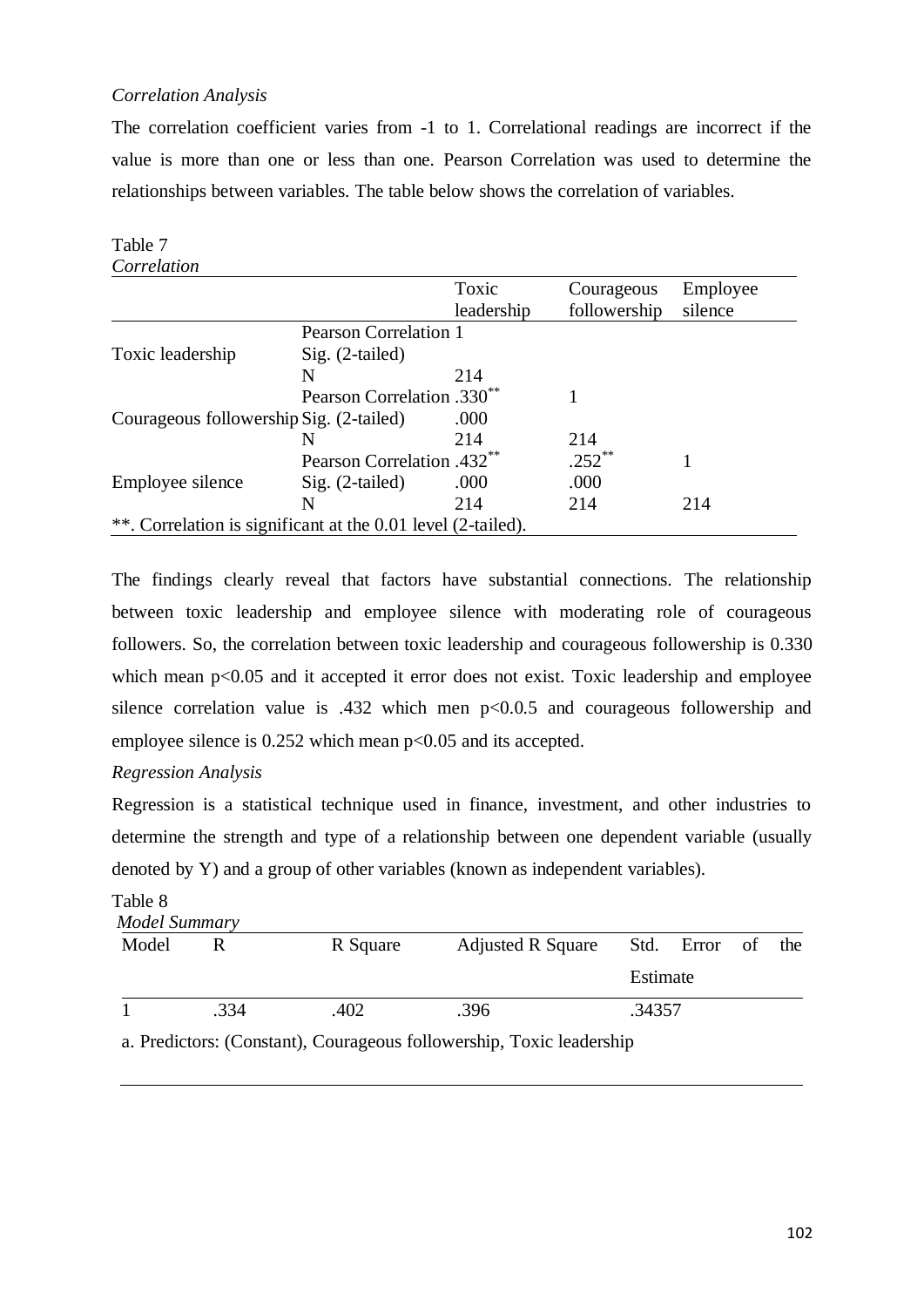| Model        |                                         | Unstandardized |              | Standardized t |        | Sig. |
|--------------|-----------------------------------------|----------------|--------------|----------------|--------|------|
|              |                                         |                | Coefficients |                |        |      |
|              |                                         | B              | Std. Error   | <b>B</b> eta   |        |      |
|              | (Constant)                              | 2.313          | .097         |                | 23.795 | .000 |
| $\mathbf{1}$ | Toxic leadership                        | .264           | .024         | .616           | 10.919 | .000 |
|              | Courageous                              | .026           | .030         | .049           | .866   | .388 |
|              | followership                            |                |              |                |        |      |
|              | a. Dependent Variable: Employee silence |                |              |                |        |      |

Multiple regression analysis was performed to examine the role of courageous followership on toxic leadership and employee silence, as indicated in the table above. R square equal to .402, p<0.05 the findings show that courageous followership contributes to excellent leadership, implying that if someone is a courageous follower, he would eventually become a support for employee silence

# Table 10

| Model Summary |      |          |                          |          |                   |  |
|---------------|------|----------|--------------------------|----------|-------------------|--|
| Model         |      | R Square | <b>Adjusted R Square</b> |          | Std. Error of the |  |
|               |      |          |                          | Estimate |                   |  |
|               | .426 | .227     | .520                     | .30612   |                   |  |

a. Predictors: (Constant), Moderating variable, Courageous followership, Toxic leadership

## Table 11

| Coefficients                            |                |              |                |          |      |  |  |
|-----------------------------------------|----------------|--------------|----------------|----------|------|--|--|
| Model                                   | Unstandardized |              | Standardized t |          | Sig. |  |  |
|                                         |                | Coefficients |                |          |      |  |  |
|                                         | B              | Std. Error   | <b>B</b> eta   |          |      |  |  |
| (Constant)                              | 3.863          | .225         |                | 17.181   | .000 |  |  |
| Toxic leadership                        | $-413$         | .093         | $-.961$        | $-4.429$ | .000 |  |  |
| Courageous                              | $-.510$        | .077         | $-952$         | $-6.653$ | .000 |  |  |
| followership                            |                |              |                |          |      |  |  |
| Moderating variable                     | .225           | .030         | 2.158          | 7.469    | .000 |  |  |
| a. Dependent Variable: Employee silence |                |              |                |          |      |  |  |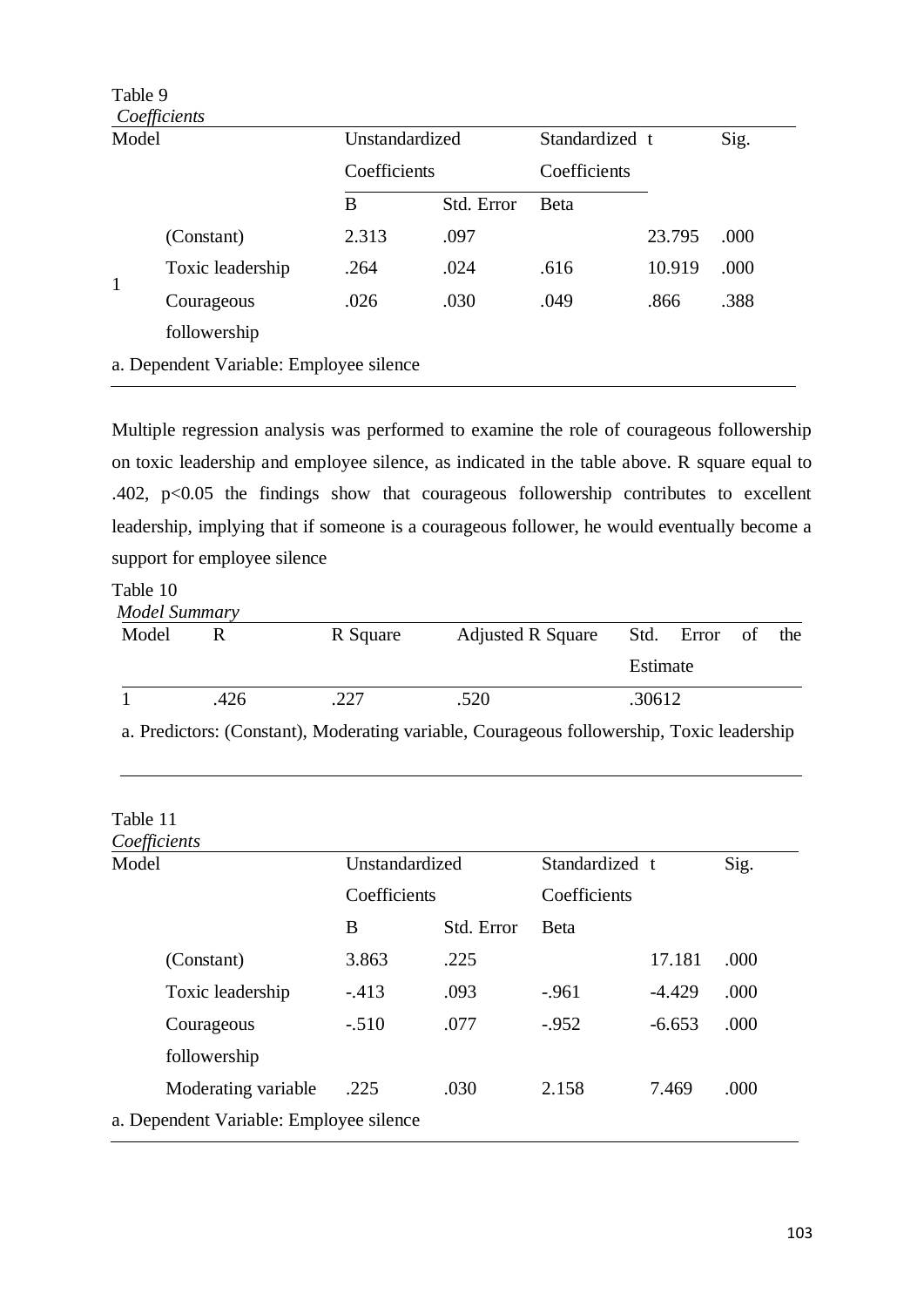Multiple regression analysis was performed to examine the role of courageous followership on toxic leadership and employee silence, as indicated in the table above. R square equal .227,  $p<0.05$  the findings shows that courageous followership moderates the association between toxic leadership and employee silence.

## *Hypotheses Testing*

After finalizing the analysis and results, based on assessing the strength of evidence from a sample and providing a framework for making population-related decisions, the following were finalized:

| Table 12                                                                 |                        |
|--------------------------------------------------------------------------|------------------------|
| <i>Hypotheses Testing</i>                                                |                        |
| <b>Hypotheses</b>                                                        | <b>Approve/ Reject</b> |
| H1: Toxic leadership significantly augments employee silence in Approved |                        |
| organizations.                                                           |                        |

**H2:** Courageous followership moderates the association between Approved toxic leadership and employee silence

This table shows that all hypothesis is accepted. To evaluate the hypothesized associations and establish the moderating influence of courageous followership between employee silence and toxic leadership. The courageous followership moderates' effect is shown in the table above. The results reveal that the correlations are supported.

#### *Managerial and Theoretical Contributions*

Based on the study it can be proposed that this study enlightened the role of courageous followership in organizations. In many organizations, toxify the environment and thus can poison the organizational setup and hence the system starts malfunctioning. This can lead to employee silence where workers can e present but don't give their best to the organizations. However, if there exists courageous followership, and if its promoted, this can handle the situation well. Theoretically this is good addition to understanding and comprehension of academicians and researchers, while practically, this can be very useful for HR Directors and those who are in the helm of originations' running process.

#### **CONCLUSION**

Organizations back then focused solely on building leadership skills, with little or no understanding of the value of followership. The organization's backbone is its followers. Without his or her followers, the leader is nothing. In a developing country like Pakistan, courageous followers are required in order for the organization to have overcome the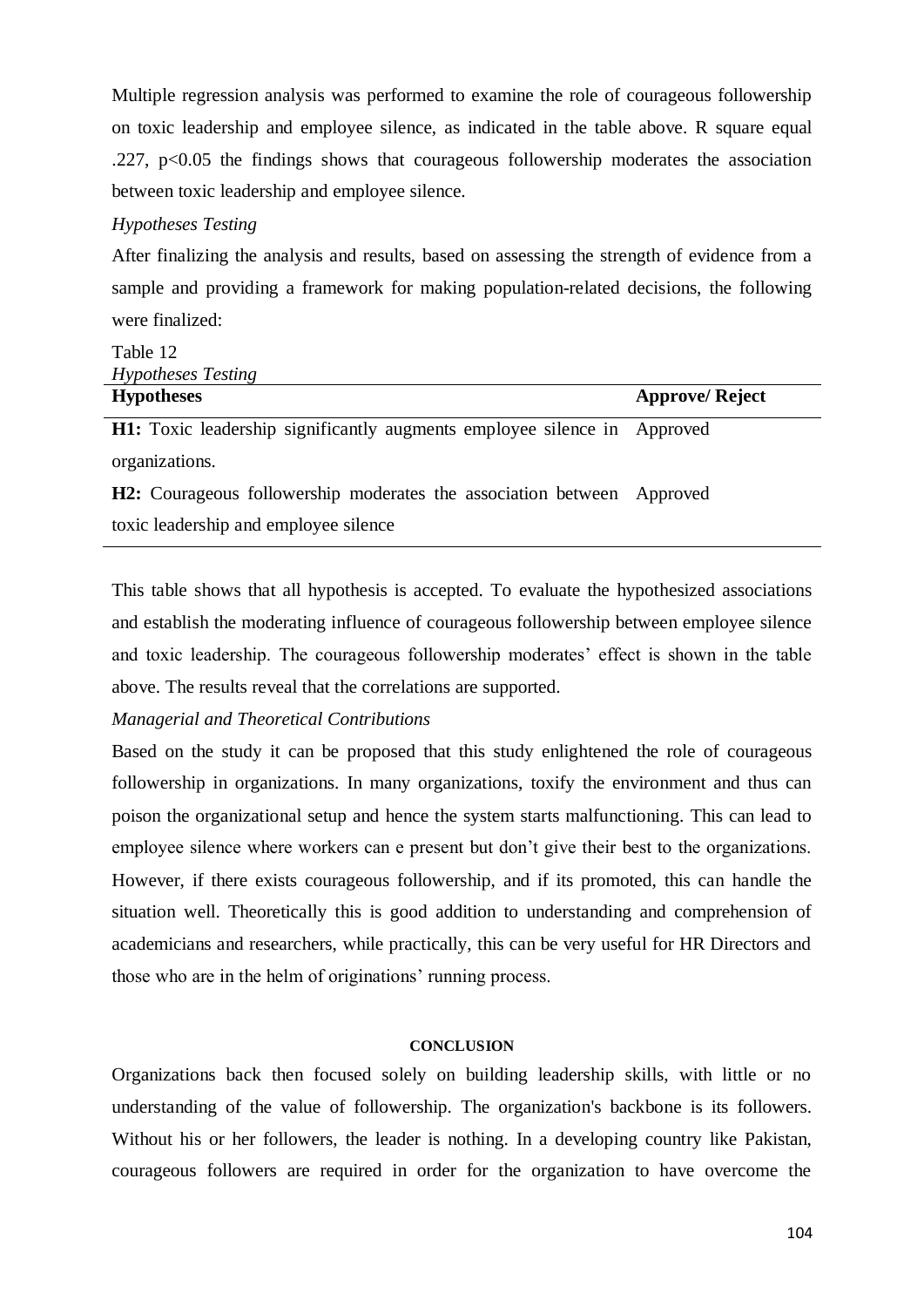employee silence and less hostility. Courageous followers serve their leader with complete honesty and adapt to the organization's needs. They do not follow the boss blindly and speak out against any unethical behavior. In Pakistan, courageous followers are needed because their capacity to assume responsibility and accountability will help the organization succeed. The conclusion of this study supports the studies done earlier and also furthers the phenomenon for more research.

## *Recommendations and Future Direction*

Because there aren't many researches on role of courageous followership, it may be studied in depth. There has always been debate about toxic leadership, but now the attention should shift to the growth of followership. The study can be done using a qualitative technique since it may yield various results. Further research on the components of the variables is needed. Individuals must cultivate their followership in order to boost their chances of becoming great leaders in the future. Because the current investigation was done during a pandemic, the sample size was restricted. Because the courageous followership method is a new topic in research, there are few studies on it in Pakistan. This research could be done on other sectors also like banking, tourism and telecom sector etc.

#### **REFERENCES**

- Adeel Saqib, M. A. (2017). Employee Silence as a Mediator in the Relationship between Toxic Leadership Behavior and Organizational Performance. *Journal of Managerial Sciences*.
- Adeel Saqib, M. A. (2017). Employee Silence as Mediator in the Relationship between Toxic Leadership Behavior and Organizational Learning.
- Bagheri, G. Z. (2012). Organizational Silence (Basic Concepts and Its development factor . *Ideal Type of management*.
- Bell, R. M. (2017). The dysfunction junction: The impact of toxic leadership on follower effectiveness.
- Coakley, N. (August, 2021). The Relationship between Toxic Leadership Behavior and Employee Silence: A Quantitative Study.
- David B. Whiteside, L. J. (August 2013). Echoes of Silence: Employee Silence as a mediator between overall justice and employee outcomes. *Journal of Business Ethics*.
- Dr Muhummad Zia-ur-rehman, R. F. (2020). Servant Leadership and Employee Voice the Role of Organizational Trust and Courageous followership. *Reserach Journal of Social Science & Economic Review* .
- Hyo Sun Jung, H. H. (2019). The effects of social undermining on employee voice and silence andon organization deviant behaviors in hotel industry. *Journal of Service Theory and Practice* .